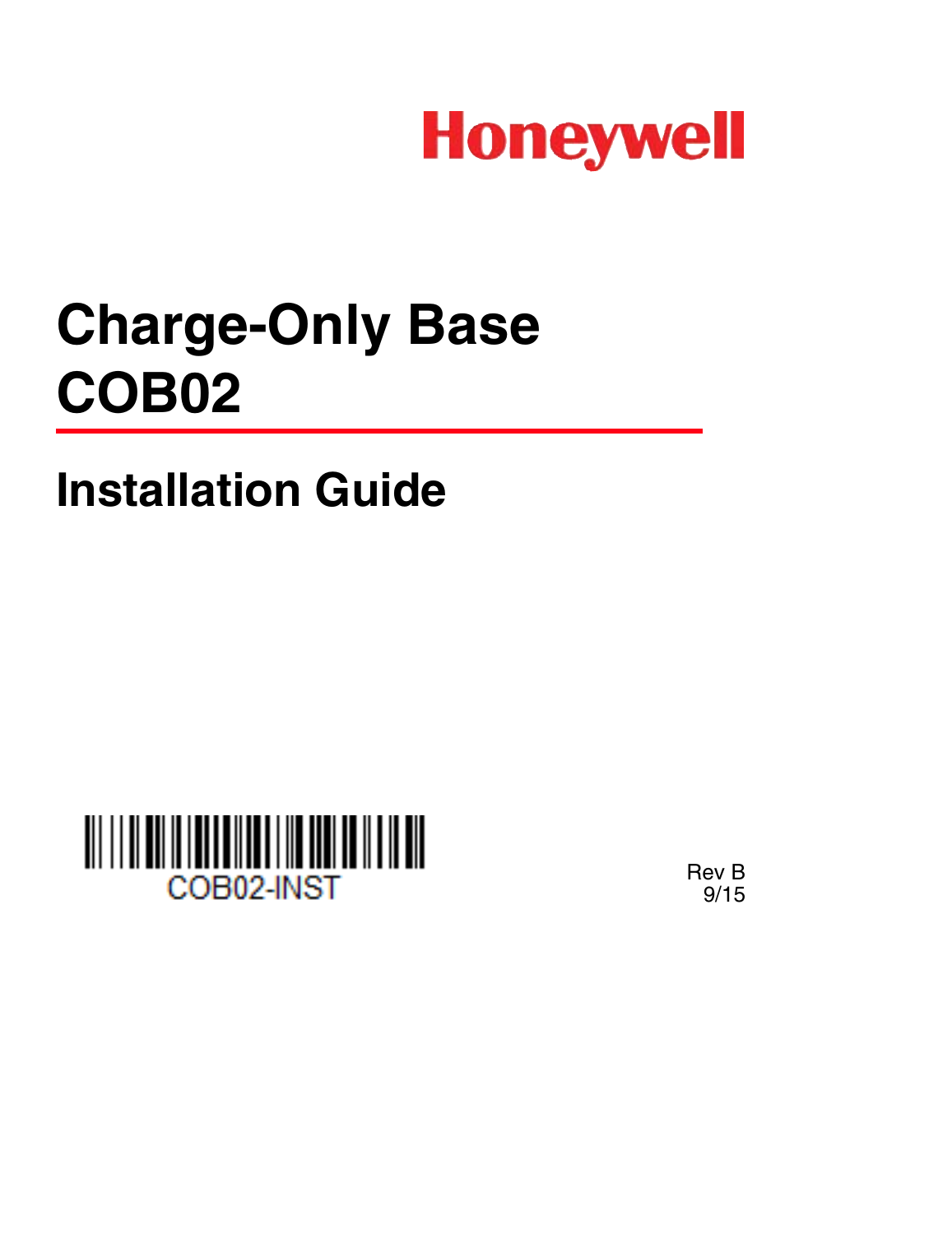#### *Introduction*

Honeywell's Charge-Only Base can fully charge an industrial wireless area-imaging scanner in 5 hours, maximizing uptime in any application.

*Note: When a scanner is placed into the Charge-Only Base, the battery will charge. Please note that the Charge-Only Base will not facilitate communication with the host system or other scanners.*

#### *Installation*



Connect the power adapter to the Charge-Only Base, then plug the power supply into an AC power outlet. Make sure the AC power outlet voltage is the same as the power supply.

*Use only a Listed Limited Power Source (LPS) or Class 2 type power supply with output rated 5 to 5.2Vdc, 1A. We recommend use of Honeywell power adapters. Use of any non-Honeywell power adapters may cause damage not covered by the warranty.*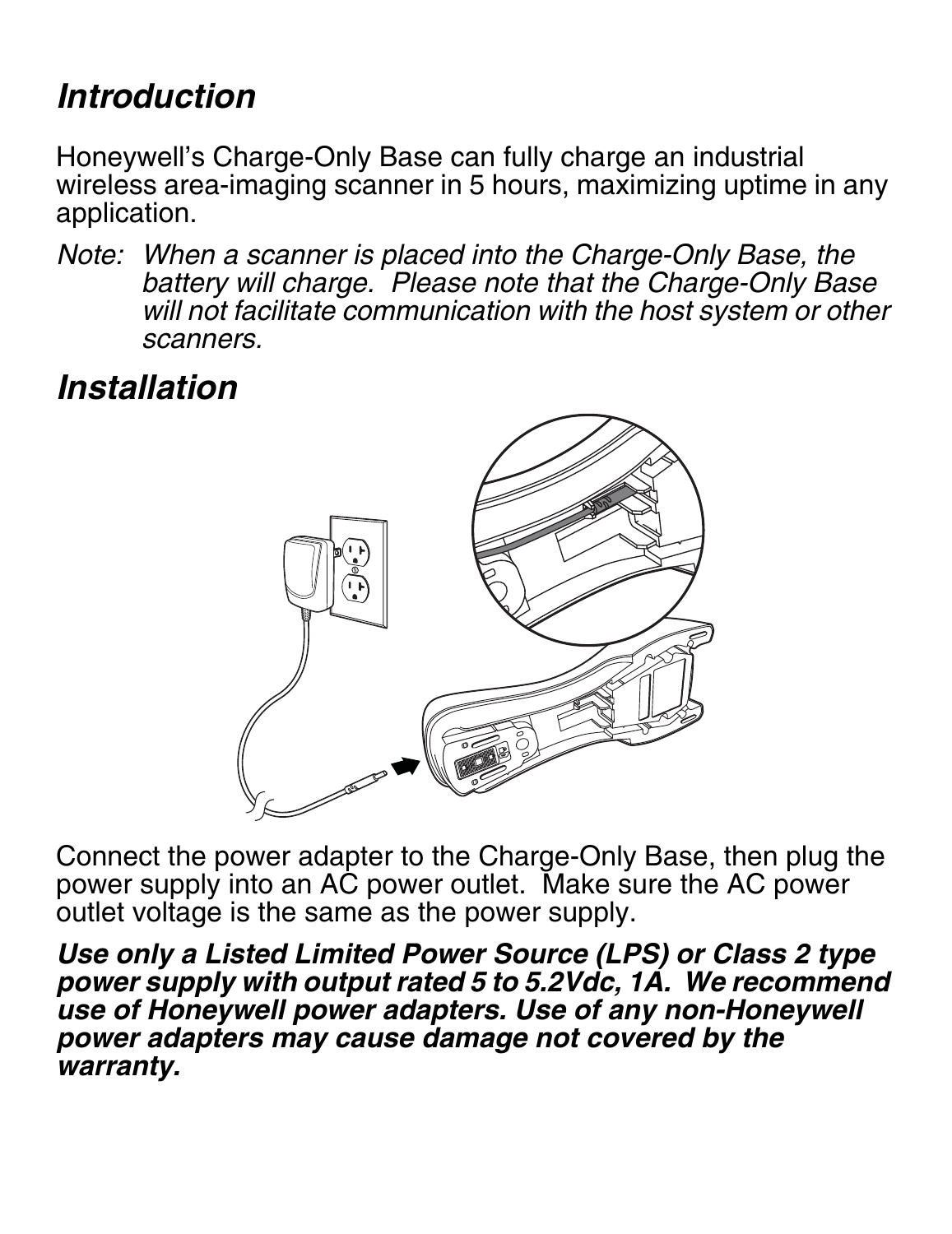## *Mounting a COB02 Base*

The COB02 Base can be mounted on either a horizontal or vertical surface. The cable can be routed through either the top or the bottom of the base.

The cable can be routed down through the bottom of the base, securing the cable in the wireway.



The cable can also be routed up through the top of the base, but must be crossed over and secured in the wireway.



When routing the cable up through the top of the base, be sure to cross the cable over before placing in the wireway. If not, too much strain is placed on the cable connector.

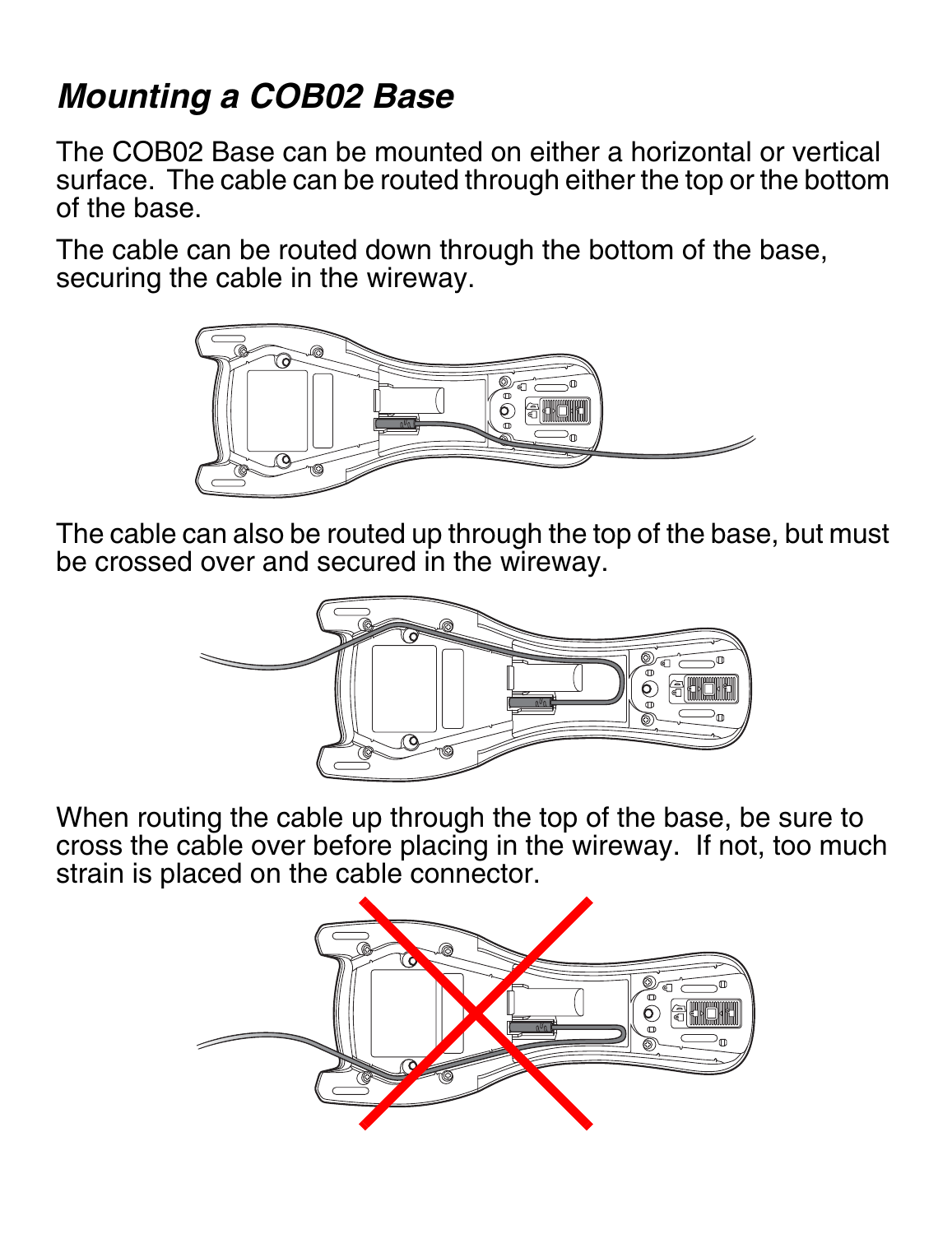When mounted on a vertical surface, a locking system is used to secure the scanner when it is in the stand. When mounted on a horizontal surface, the locking mechanism should be set to unlocked (pushed up). When mounted on a vertical surface, the locking mechanism should be set to locked (pushed down).

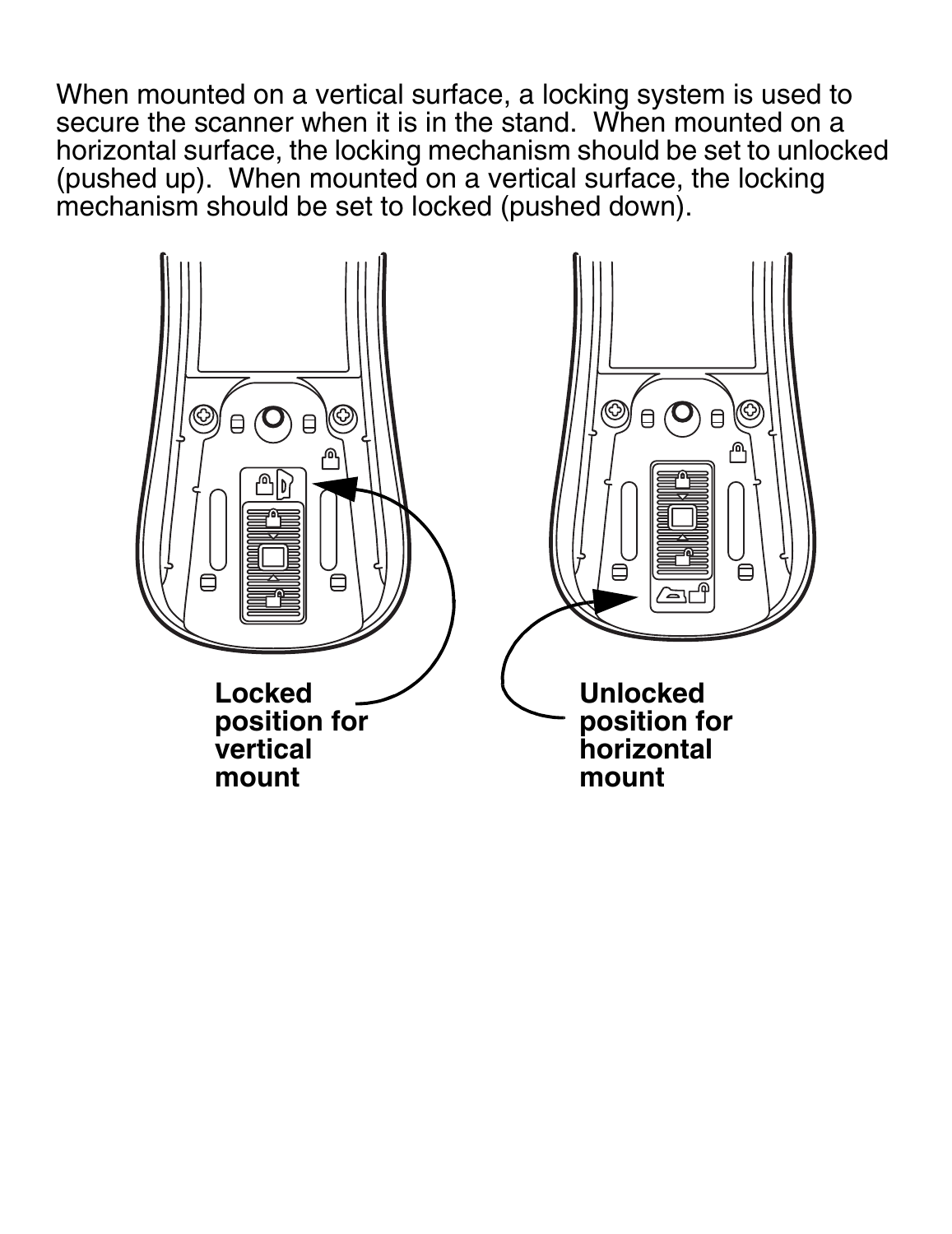Use 30mm screws, appropriate for the mounting surface material, to mount the base securely.



#### *Operation and Indicators*

- 1. Place a scanner into the cradle to charge.
- 2. When a scanner is inserted, the green LED flashes according to the chart below. If the Green LED does not appear, check to make sure the scanner is seated completely in the charger with the battery contacts touching the contacts on the charger.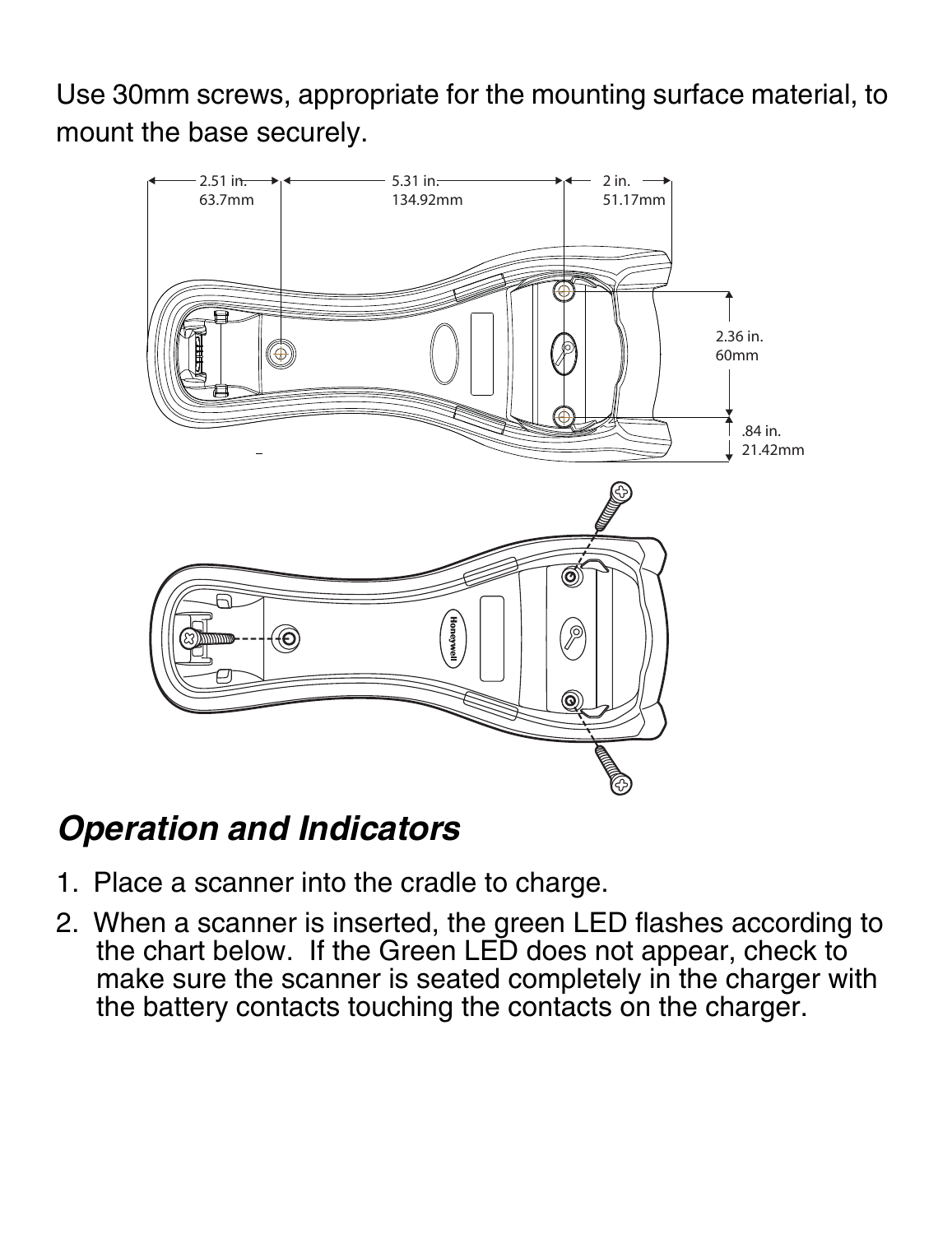3. When the battery is completely charged, the green charging indicator stops flashing and stays illuminated.

| <b>LED Indicators</b> |                                              |  |
|-----------------------|----------------------------------------------|--|
| Red                   |                                              |  |
| On                    | Power is on                                  |  |
| Green                 |                                              |  |
| Off                   | Battery not detected                         |  |
| Slow flash            | Pre-charge and charge                        |  |
| On                    | Charge completed                             |  |
| Fast flash            | Charge suspended due to a fault<br>condition |  |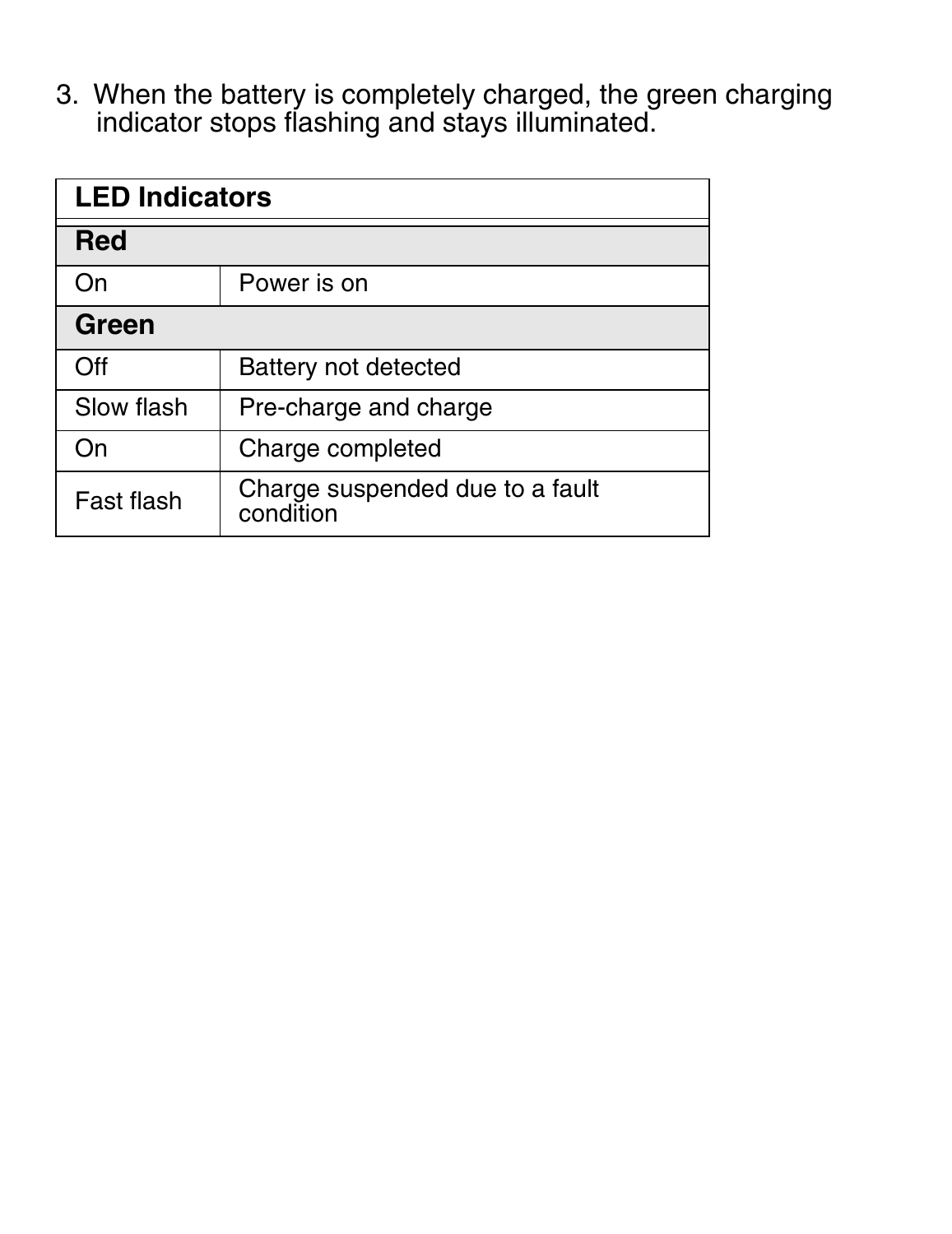| <b>COB02 Product Specifications</b> |                                                                                                                                                              |  |
|-------------------------------------|--------------------------------------------------------------------------------------------------------------------------------------------------------------|--|
| Dimensions<br>(Typical):            |                                                                                                                                                              |  |
| Height                              | 2.6 in. (6.6cm)                                                                                                                                              |  |
| Length                              | 9.8 in. (24.98mm)                                                                                                                                            |  |
| Width                               | 4.05 in. (10.28cm)                                                                                                                                           |  |
| Weight                              | 10.05 oz. (285g)                                                                                                                                             |  |
| Voltage                             | 4.5 to 5.5 volts                                                                                                                                             |  |
| Current                             | 1A                                                                                                                                                           |  |
| Charge Time                         | 5 hours                                                                                                                                                      |  |
| Charge<br>Temperature               | 41° F to +104° F (5° C to +40° C)                                                                                                                            |  |
| Humidity                            | Up to 95% non-condensing                                                                                                                                     |  |
| <b>Mechanical Drop</b>              | Operational after 50 drops from<br>3.94 feet<br>(1.2m) to concrete within the<br>temperature range of -4 $\degree$ F (-20 $\degree$ C)<br>to 122° F (50° C). |  |
| Vibration                           | Complies with MIL-STD-810G,<br>Method 514.6, Annex C                                                                                                         |  |
| <b>ESD Immunity</b>                 | Up to 20kV direct air<br>Up to 8 kV indirect coupling plane                                                                                                  |  |
| <b>IP Rating</b>                    | IP51, immunity of foreign particles<br>and dripping water                                                                                                    |  |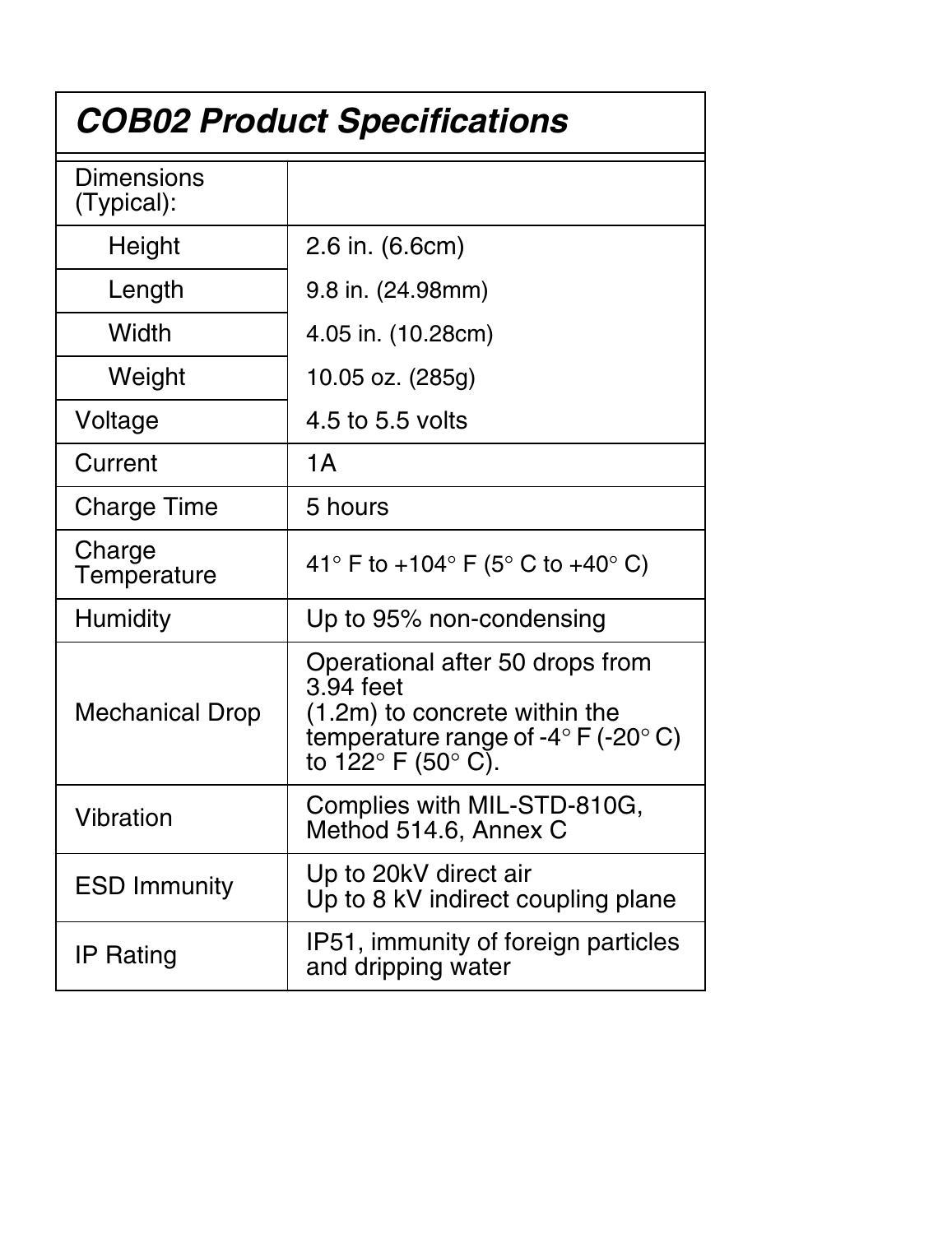# *Required Safety Labels*



#### *Cleaning the Charge-Only Base*

Unplug the Charge-Only Base from the power supply before cleaning.

Clean the housing of the Charge-Only Base with a soft cloth or tissue dampened with water (or a mild detergent- water solution). If a detergent solution is used, rinse with a clean tissue dampened with water only.



*Never use solvents (e.g., alcohol or acetone) on the housing – solvents may damage the finish.*